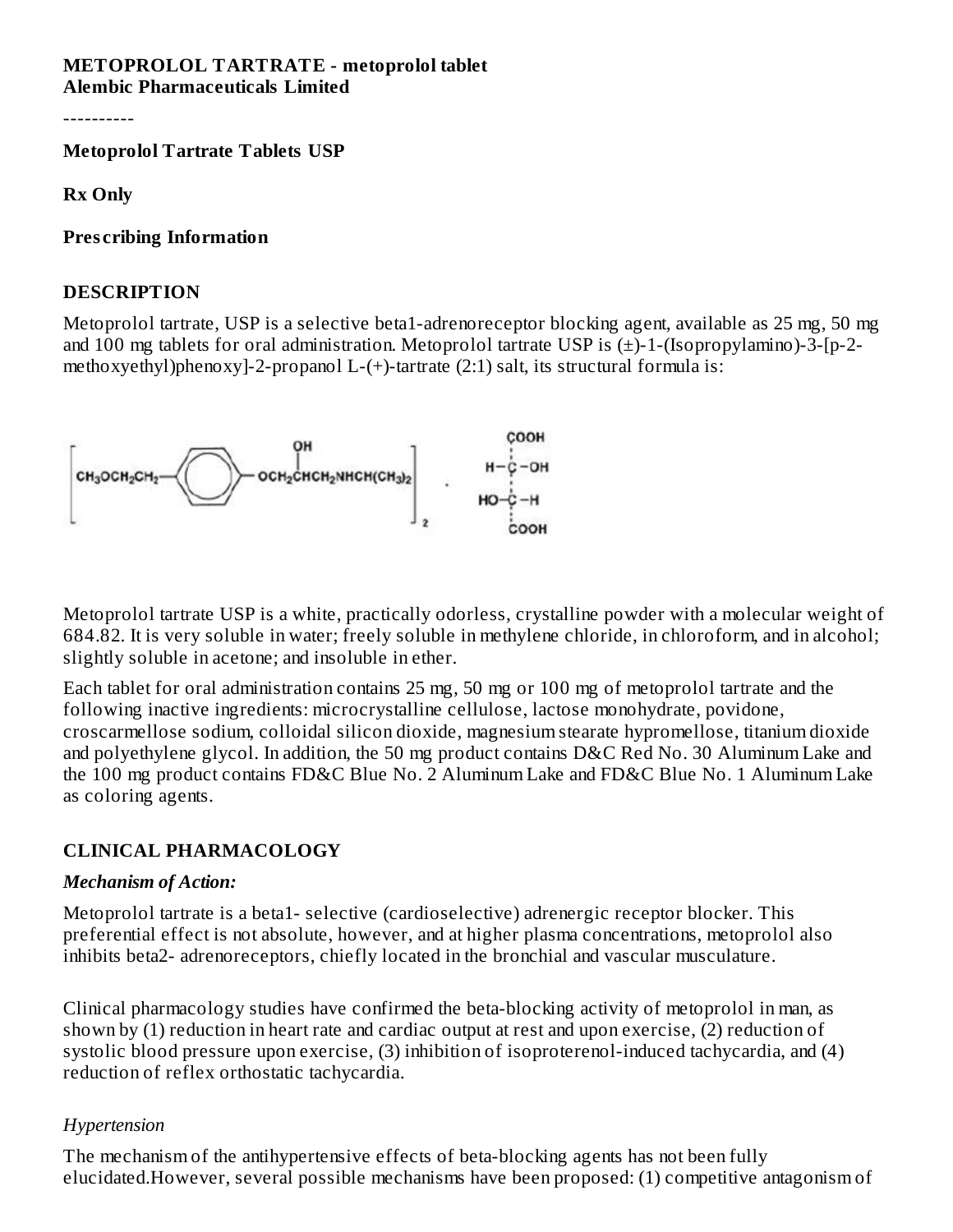catecholamines at peripheral (especially cardiac) adrenergic neuron sites, leadingto decreased cardiac output; (2) a central effect leading to reduced sympathetic outflow to the periphery; and (3) suppression of renin activity.

### *Angina Pectoris*

By blocking catecholamine-induced increases in heart rate, in velocity and extent of myocardial contraction, and in blood pressure, metoprolol reduces the oxygen requirements of the heart at any given level of effort, thus making it useful in the long-term management of angina pectoris.

### *Myocardial Infarction*

The precise mechanism of action of metolrolol in patients with suspected or definite myocardial infarction is not known.

### Pharmacodynamics

Relative beta1 selectivity is demonstrated by the following: (1) In healthy subjects, metoprolol is unable to reverse the beta2-mediated vasodilating effects of epinephrine. This contrasts with the effect of nonselective (beta1 plus beta2) beta blockers, which completely reverse the vasodilating effects of epinephrine. (2) In asthmatic patients, metoprolol reduces FEV1 and FVC significantly less than a nonselective beta-blocker, propranolol, at equivalent beta1-receptor blocking doses.

Metoprolol has no intrinsic sympathomimetic activity, and membrane-stabilizing activity is detectable only at doses much greater than required for beta-blockade. Animal and human experiments indicate that metoprolol slows the sinus rate and decreases AV nodal conduction.

Significant beta-blocking effect (as measured by reduction of exercise heart rate) occurs within 1 hour after oral administration, and its duration is dose-related. For example, a 50% reduction of the maximum effect after single oral doses of 20, 50, and 100 mg occurred at 3.3, 5, and 6.4 hours, respectively, in normal subjects. After repeated oral dosages of 100 mg twice daily, a significant reduction in exercise systolic blood pressure was evident at 12 hours. When the drug was infused over a 10-minute period, in normal volunteers, maximum beta blockade was achieved at approximately 20 minutes. Equivalent maximal beta-blocking effect is achieved with oral and intravenous doses in the ratio of approximately 2.5:1.

There is a linear relationship between the log of plasma levels and reduction of exercise heart rate. However, antihypertensive activity does not appear to be related to plasma levels. Because of variable plasma levels attained with a given dose and lack of a consistent relationship of antihypertensive activity to dose, selection of proper dosage requires individual titration.

In several studies of patients with acute myocardial infarction, intravenous followed by oral administration of metoprolol caused a reduction in heart rate, systolic blood pressure and cardiac output. Stroke volume, diastolic blood pressure and pulmonary artery end diastolic pressure remained unchanged.

In patients with angina pectoris, plasma concentration measured at 1 hour is linearly related to the oral dose within the range of 50 to 400 mg. Exercise heart rate and systolic blood pressure are reduced in relation to the logarithm of the oral dose of metoprolol. The increase in exercise capacity and the reduction in left ventricular ischemia are also significantly related to the logarithm of the oral dose.

## Pharmacokinetics

*Absorption:* The estimated oral bioavailability of immediate release metoprolol is about 50% because of pre-systemic metabolism which is saturable leading to non-proportionate increase in the exposure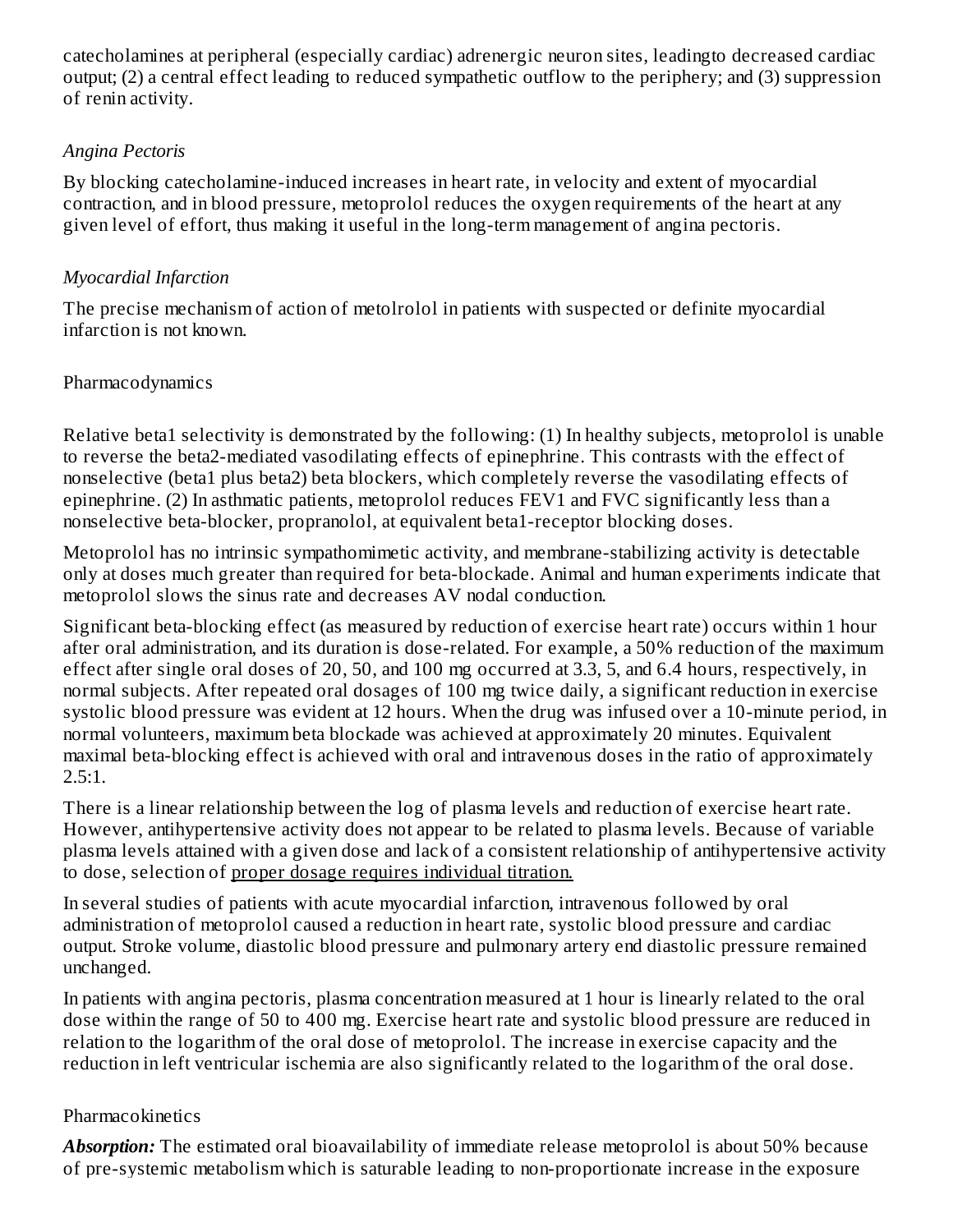with increased dose.

*Distribution:* Metoprolol is extensively distributed with a reported volume of distribution of 3.2 to 5.6 L/kg. About 10% of metoprolol in plasma is bound to serum albumin. Metoprolol is known to cross the placenta and is found in breast milk. Metoprolol is also known to cross the blood brain barrier following oral administration and CSF concentrations close to that observed in plasma have been reported. Metoprolol is not a significant P-glycoprotein substrate

*Metabolism:* Metoprolol is primarily metabolized by CYP2D6. Metoprolol is a racemic mixture of Rand S- enantiomers, and when administered orally, it exhibits stereoselective metabolism that is dependent on oxidation phenotype. CYP2D6 is absent (poor metabolizers) in about 8% of Caucasians and about 2% of most other populations. Poor CYP2D6 metabolizers exhibit several-fold higher plasma concentrations of metoprolol than extensive metabolizers with normal CYP2D6 activity thereby decreasing metoprolol's cardioselectivity.

*Elimination:* Elimination of metoprolol is mainly by biotransformation in the liver. The mean elimination half-life of metoprolol is 3 to 4 hours; in poor CYP2D6 metabolizers the half-life may be 7 to 9 hours. Approximately 95% of the dose can be recovered in urine. In most subjects (extensive metabolizers), less than 5% of an oral dose are excreted as unchanged drug in the urine. In poor metabolizers, up to 30% of oral doses,may be excreted unchanged; the rest is excreted by the kidneys as metabolites that appear to have no beta blocking activity. The renal clearance of the stereo-isomers does not exhibit stereo-selectivity in renal excretion.

### *Special populations*

*Geriatric patients:* The geriatric population may show slightly higher plasma concentrations of metoprolol as a combined result of a decreased metabolism of the drug in elderly population and a decreased hepatic blood flow. However, this increase is not clinically significant or therapeutically relevant.

Renal impairment: The systemic availability and half-life of metoprolol in patients with renal failure do not differ to a clinically significant degree from those in normal subjects.

Hepatic Impairment: Since the drug is primarily eliminated by hepatic metabolism, hepatic impairment may impact the pharmacokinetics of metoprolol. The elimination half-life of metoprolol is considerably prolonged, depending on severity (up to 7.2 h).

### **Clinical Studies:**

## *Hypertension*

In controlled clinical studies, metoprolol has been shown to be an effective antihypertensive agent when used alone or as concomitant therapy with thiazide-type diuretics, at dosages of 100 to 450 mg daily. In controlled, comparative, clinical studies, metoprolol has been shown to be as effective an antihypertensive agent as propranolol, methyldopa, and thiazide-type diuretics, to be equally effective in supine and standing positions.

## *Angina Pectoris*

In controlled clinical trials, metoprolol, administered two or four times daily, has been shown to be an effective antianginal agent, reducing the number of angina attacks and increasing exercise tolerance. The dosage used in these studies ranged from 100 to 400 mg daily. A controlled, comparative, clinical trial showed that metoprolol was indistinguishable from propranolol in the treatment of angina pectoris.

## *Myocardial Infarction*

In a large (1,395 patients randomized), double-blind, placebo-controlled clinical study, metoprolol was shown to reduce 3-month mortality by 36% in patients with suspected or definite myocardial infarction.

Patients were randomized and treated as soon as possible after their arrival in the hospital, once their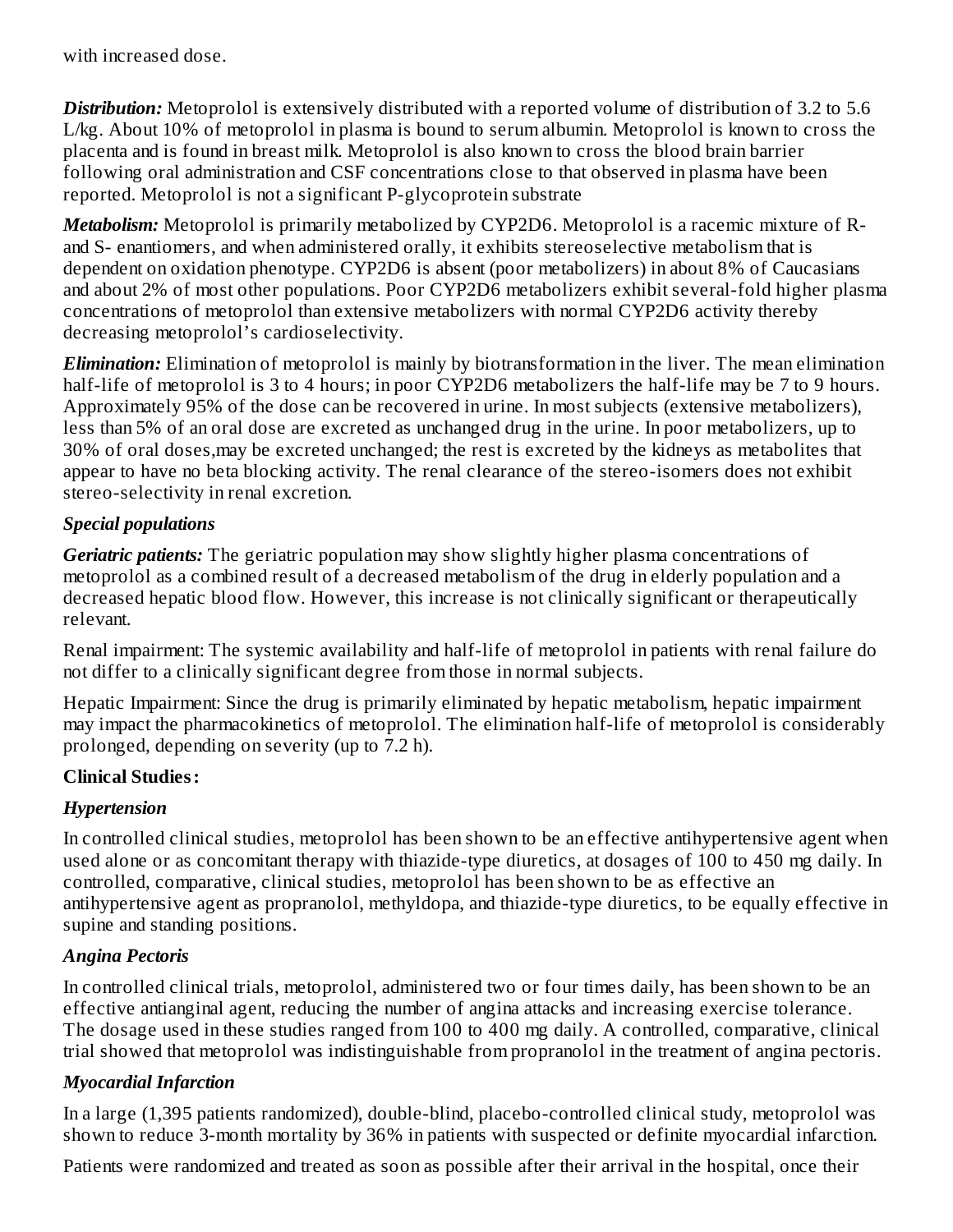clinical condition had stabilized and their hemodynamic status had been carefully evaluated. Subjects were ineligible if they had hypotension, bradycardia, peripheral signs of shock, and/or more than minimal basal rales as signs of congestive heart failure. Initial treatment consisted of intravenous followed by oral administration of metoprolol or placebo, given in a coronary care or comparable unit. Oral maintenance therapy with metoprolol or placebo was then continued for 3 months. After this double-blind period, all patients were given metoprolol and followed up to 1 year.

The median delay from the onset of symptoms to the initiation of therapy was 8 hours in both the metoprolol- and placebo-treatment groups. Among patients treated with metoprolol, there were comparable reductions in 3-month mortality for those treated early  $(\leq 8$  hours) and those in whom treatment was started later. Significant reductions in the incidence of ventricular fibrillation and in chest pain following initial intravenous therapy were also observed with metoprolol and were independent of the interval between onset of symptoms and initiation of therapy.

In this study, patients treated with metoprolol received the drug both very early (intra-venously) and during a subsequent 3-month period, while placebo patients received no beta-blocker treatment for this period. The study thus was able to show a benefit from the overall metoprolol regimen but cannot separate the benefit of very early intravenous treatment from the benefit of later beta-blocker therapy. Nonetheless, because the overall regimen showed a clear beneficial effect on survival without evidence of an early adverse effect on survival, one acceptable dosage regimen is the precise regimen used in the trial. Because the specific benefit of very early treatment remains to be defined however, it is also reasonable to administer the drug orally to patients at a later time as is recommended for certain other beta- blockers.

### **INDICATIONS & USAGE**

Hypertension

Metoprolol tartrate tablets are indicated for the treatment of hypertension. They may be used alone or in combination with other antihypertensive agents.

Angina Pectoris

Metoprolol tartrate tablets are indicated in the long-term treatment of angina pectoris.

Myocardial Infarction

Metoprolol tartrate tablets are indicated in the treatment of hemodynamically stable patients with definite or suspected acute myocardial infarction to reduce cardiovascular mortality when used alone or in conjunction with intravenous metoprolol. Oral metoprolol therapy can be initiated after intravenous metoprolol therapy or, alternatively, oral treatment can begin within 3 to 10 days of the acute event (see DOSAGE AND ADMINISTRATION, CONTRAINDICATIONS, and WARNINGS.

## **CONTRAINDICATIONS**

## **Hypertension and Angina**

Metoprolol tartrate tablets are contraindicated in sinus bradycardia, heart block greater than first degree, cardiogenic shock, and overt cardiac failure (see WARNINGS).

Hypersensitivity to metoprolol and related derivatives, or to any of the excipients; hypersensitivity to other beta-blockers (crosssensitivity between beta-blockers can occur).

Sick-sinus syndrome.

Severe peripheral arterial circulatory disorders.

# **Myocardial Infarction**

Metoprolol is contraindicated in patients with a heart rate < 45 beats/min; second- and third-degree heart block; significant first-degree heart block (P-R interval  $\geq$  0.24 sec); systolic blood pressure  $\leq$  100 mmHg; or moderate to severe cardiac failure (see WARNINGS).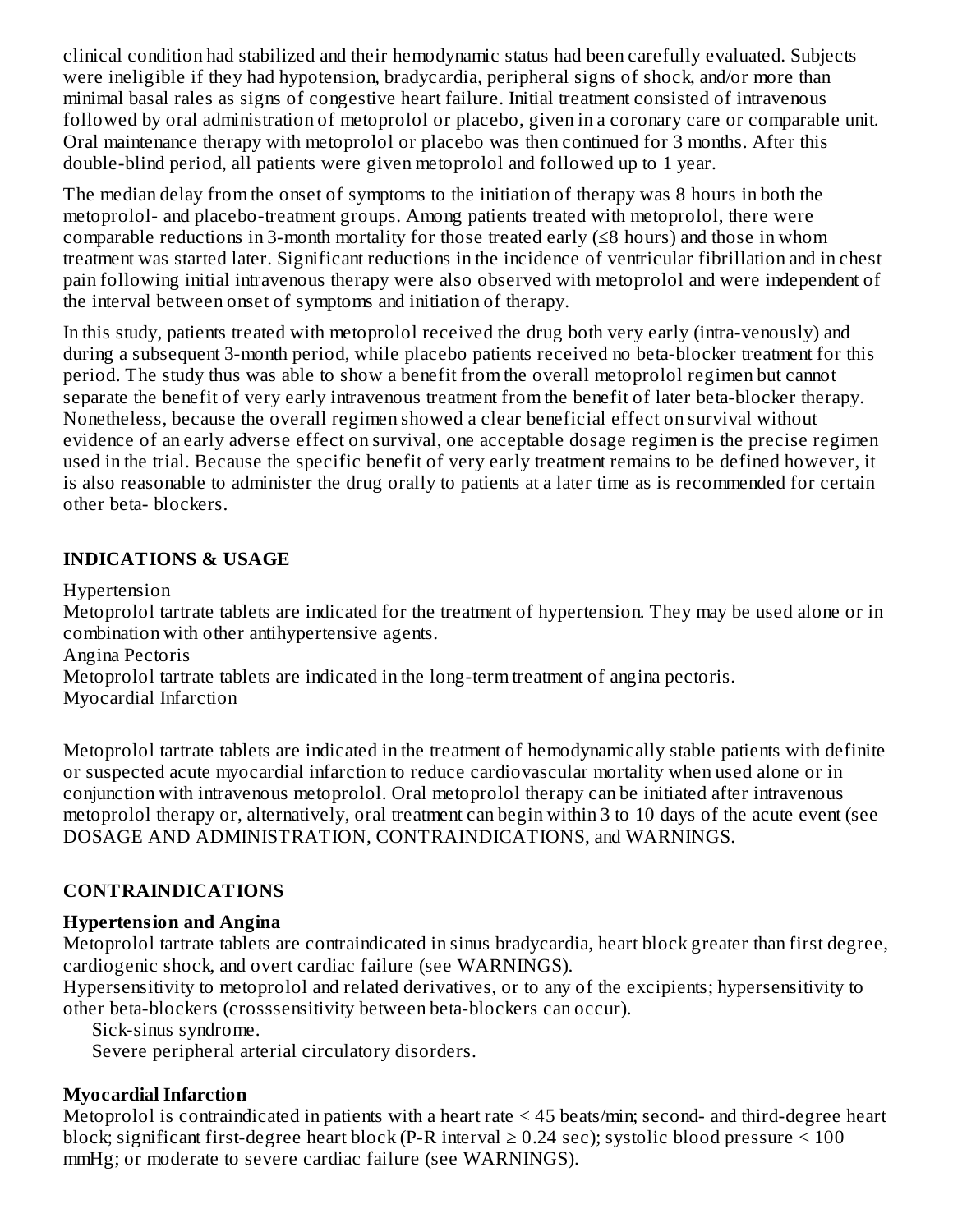### **WARNINGS**

### *Heart Failure*

Beta blockers, like metoprolol, can cause depression of myocardial contractility and may precipitate heart failure and cardiogenic shock. If signs or symptoms of heart failure develop, treat the patient according to recommended guidelines. It may be necessary to lower the dose of metoprolol or to discontinue it.

#### *Ischemic Heart Disease*

Do not abruptly discontinue metoprolol therapy in patients with coronary artery disease. Severe exacerbation of angina, myocardial infarction and ventricular arrhythmias have been reported in patients with coronary artery disease following the abrupt discontinuation of therapy with beta-blockers.

When discontinuing chronically administered metoprolol, particularly in patients with coronary artery disease, the dosage should be gradually reduced over a period of 1 to 2 weeks and the patient should be carefully monitored. If angina markedly worsens or acute coronary insufficiency develops, metoprolol administration should be reinstated promptly, at least temporarily, and other measures appropriate for the management of unstable angina should be taken. Patients should be warned against interruption or discontinuation of therapy without the physicians advice.

Because coronary artery disease is common and may be unrecognized, it may be prudent not to discontinue metoprolol therapy abruptly even in patients treated only for hypertension.

### *Use During Major Surgery*

Chronically administered beta-blocking therapy should not be routinely withdrawn prior to major surgery; however, the impaired ability of the heart to respond to reflex adrenergic stimuli may augment the risks of general anesthesia and surgical procedures.

#### *Bradycardia*

Bradycardia, including sinus pause, heart block, and cardiac arrest have occurred with the use of metoprolol. Patients with first-degree atrioventricular block, sinus node dysfunction, or conduction disorders may be at increased risk. Monitor heart rate and rhythm in patients receiving metoprolol. If severe bradycardia develops, reduce or stop metoprolol.

### *Exacerbation of Bronchospastic Diseases*

Patients with bronchospastic diseases, should, in general, not receive beta blockers, including metoprolol. Because of its relative beta1 selectivity, however, metoprolol may be used in patients with bronchospastic disease who do not respond to, or cannot tolerate, other antihypertensive treatment. Because beta1 selectivity is not absolute use, the lowest possible dose of metoprolol tartrate and consider administering metoprolol in smaller doses three times daily, instead of larger doses two times daily, to avoid the higher plasma levels associated with the longer dosing interval (see DOSAGE AND ADMINISTRATION). Bronchodilators, including beta2 agonists, should be readily available or administered concomitantly.

#### *Diabetes and Hypoglycemia*

Beta-blockers may mask tachycardia occurring with hypoglycemia, but other manifestations such as dizziness and sweating may not be significantly affected.

#### *Pheochromocytoma*

If metoprolol is used in the setting of pheochromocytoma, it should be given in combination with an alpha-blocker, and only after the alpha-blocker has been initiated. Administration of beta-blockers alone in the setting of pheochromocytoma has been associated with a paradoxical increase in blood pressure due to the attenuation of beta-mediated vasodilatation in skeletal muscle.

### *Thyrotoxicosis*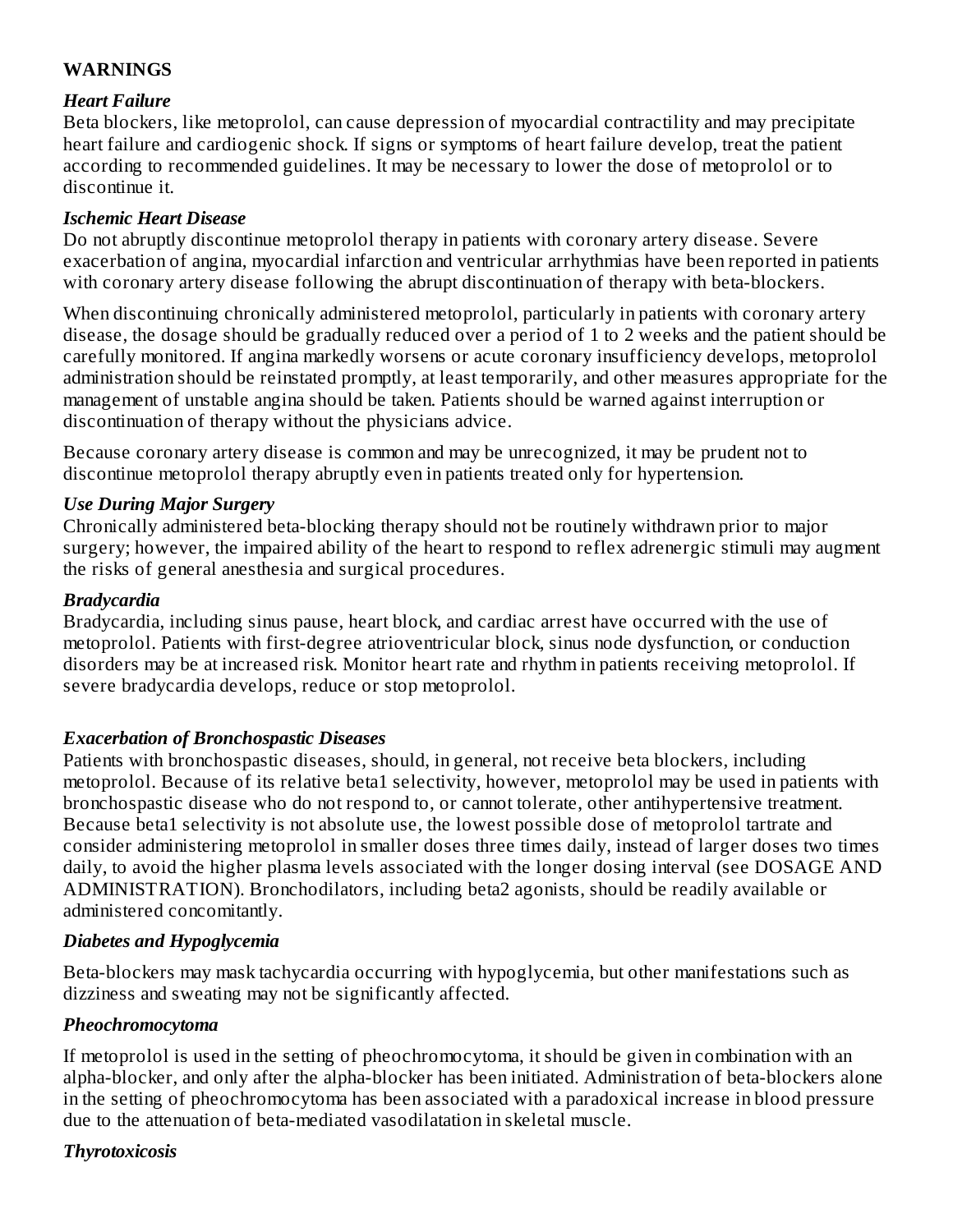Metoprolol tartrate tablets may mask certain clinical signs (e.g., tachycardia) of hyperthyroidism. Avoid abrupt withdrawal of beta-blockade, which might precipitate a thyroid storm.

## **PRECAUTIONS**

### **Risk of Anaphylactic Reactions**

While taking beta-blockers, patients with a history of severe anaphylactic reaction to a variety of allergens may be more reactive to repeated challenge, either accidental, diagnostic, or therapeutic. Such patients may be unresponsive to the usual doses of epinephrine used to treat allergic reaction.

### **Information for patients**

Advise patients to take metoprolol regularly and continuously, as directed, with or immediately following meals. If a dose should be missed, the patient should take only the next scheduled dose (without doubling it). Patients should not discontinue metoprolol without consulting the physician.

Advise patients (1) to avoid operating automobiles and machinery or engaging in other tasks requiring alertness until the patient's response to therapy with metoprolol has been determined; (2) to contact the physician if any difficulty in breathing occurs; (3) to inform the physician or dentist before any type of surgery that he or she is taking metoprolol.

### **DRUG INTERACTIONS**

**Catecholamine-depleting drugs:** Catecholamine-depleting drugs (e.g., reserpine) may have an additive effect when given with beta-blocking agents or monoamine oxidase (MAO) inhibitors. Observe patients treated with metoprolol plus a catecholamine depletor for evidence of hypotension or marked bradycardia, which may produce vertigo, syncope, or

postural hypotension.

In addition, possibly significant hypertension may theoretically occur up to 14 days following discontinuation of the concomitant administration with an irreversible MAO inhibitor.

**Digitalis glycosides and beta blockers:**Both digitalis glycosides and beta blockers slow atrioventricular conduction and decrease heart rate. Concomitant use can increase the risk of bradycardia. Monitor heart rate and PR interval.

**Calcium channel blockers:**Concomitant administration of a beta-adrenergic antagonist with a calcium channel blocker may produce an additive reduction in myocardial contractility because of negative chronotropic and inotropic effects.

**CYP2D6 Inhibitors:**Potent inhibitors of the CYP2D6 enzyme may increase the plasma concentration of metoprolol which would mimic the pharmacokinetics of CYP2D6 poormetabolizer (see Pharmacokinetics section). Increase in plasma concentrations of metoprolol would decrease the cardioselectivity of metoprolol. Known clinically significant potent inhibitors of CYP2D6 are antidepressants such as fluvoxamine, fluoxetine, paroxetine, sertraline, bupropion, clomipramine, and desipramine; antipsychotics such as chlorpromazine, fluphenazine, haloperidol, and thioridazine; antiarrhythmics such as quinidine or propafenone; antiretrovirals such as ritonavir; antihistamines such as diphenhydramine; antimalarials such as hydroxychloroquine or quinidine; antifungals such as terbinafine.

**Hydralazine:**Concomitant administration of hydralazine may inhibit presystemic metabolism of metoprolol leading to increased concentrations of metoprolol.

**Alpha-adrenergic agents:**Antihypertensive effect of alpha-adrenergic blockers such as guanethidine, betanidine, reserpine, alpha-methyldopa or clonidine may be potentiated by beta-blockers including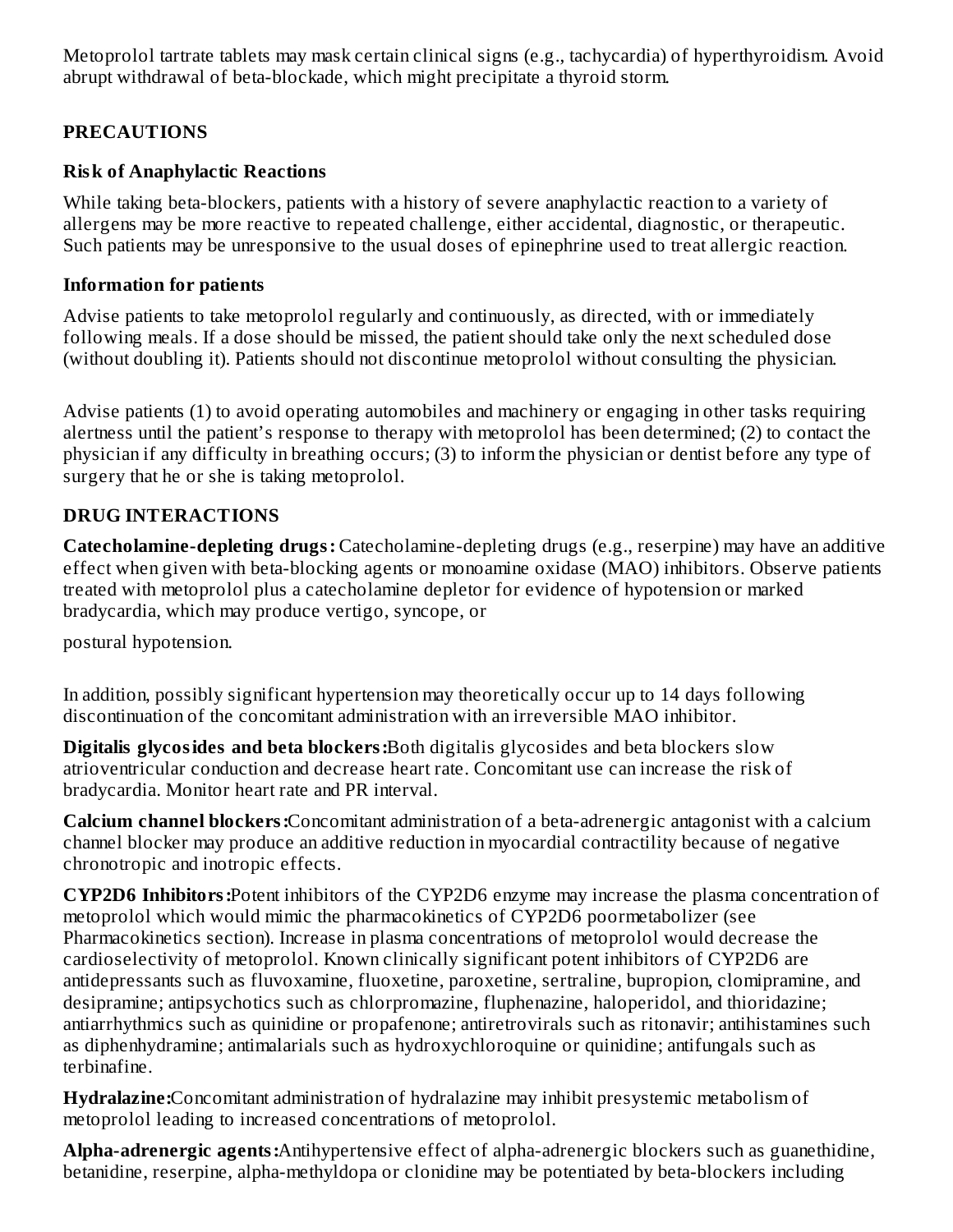metoprolol. Beta-adrenergic blockers may also potentiate the postural hypotensive effect of the first dose of prazosin, probably by preventing reflex tachycardia. On the contrary, beta adrenergic blockers may also potentiate the hypertensive response to withdrawal of clonidine in patients receiving concomitant clonidine and beta-adrenergic blocker. If a patient is treated with clonidine and metoprolol concurrently, and clonidine treatment is to be discontinued, stop metoprolol several days before clonidine is withdrawn. Rebound hypertension that can follow withdrawal of clonidine may be increased in patients receiving concurrent beta-blocker treatment.

**Ergot alkaloid:**Concomitant administration with beta-blockers may enhance the vasoconstrictive action of ergot alkaloids.

**Dipyridamole:**In general, administration of a beta-blocker should be withheld before dipyridamole testing, with careful monitoring of heart rate following the dipyridamole injection.

# **Carcinogenesis & Mutagenesis & Impairment Of Fertility**

Long-term studies in animals have been conducted to evaluate carcinogenic potential. In a 2-year study in rats at three oral dosage levels of up to 800 mg/kg per day, there was no increase in the development of spontaneously occurring benign or malignant neoplasms of any type. The only histologic changes that appeared to be drug related were an increased incidence of generally mild focal accumulation of foamy macrophages in pulmonary alveoli and a slight increase in biliary hyperplasia. In a 21-month study in Swiss albino mice at three oral dosage levels of up to 750 mg/kg per day, benign lung tumors (small adenomas) occurred more frequently in female mice receiving the highest dose than in untreated control animals. There was no increase in malignant or total (benign plus malignant) lung tumors, or in the overall incidence of tumors or malignant tumors. This 21-month study was repeated in CD-1 mice, and no statistically or biologically significant differences were observed between treated and control mice of either sex for any type of tumor.

All mutagenicity tests performed (a dominant lethal study in mice, chromosome studies in somatic cells, a Salmonella/mammalian-microsome mutagenicity test, and a nucleus anomaly test in somatic interphase nuclei) were negative.

Reproduction toxicity studies in mice, rats and rabbits did not indicate teratogenic potential for metoprolol tartrate. Embryotoxicity and/or fetotoxicity in rats and rabbits were noted starting at doses of 50 mg/kg in rats and 25 mg/kg in rabbits, as demonstrated by increases in preimplantation loss, decreases in the number of viable fetuses per dose, and/or decreases in neonatal survival. High doses were associated with some maternal toxicity, and growth delay of the offspring in utero, which was reflected in minimally lower weights at birth. The oral NOAELs for embryo-fetal development in mice, rats, and rabbits were considered to be 25, 200, and 12.5 mg/kg. This corresponds to dose levels that are approximately 0.3, 4, and 0.5 times, respectively, when based on surface area, the maximum human oral dose (8 mg/kg/day) of metoprolol tartrate. Metoprolol tartrate has been associated with reversible adverse effects on spermatogenesis starting at oral dose levels of 3.5 mg/kg in rats (a dose that is only 0.1-times the human dose, when based on surface area), although other studies have shown no effect of metoprolol tartrate on reproductive performance in male rats.

# **Pregnancy Category C**

Upon confirming the diagnosis of pregnancy, women should immediately inform the doctor.

Metoprolol has been shown to increase postimplantation loss and decrease neonatal survival in rats at doses up to 11 times the maximum daily human dose of 450 mg, when based on surface area. Distribution studies in mice confirm exposure of the fetus when metoprolol is administered to the pregnant animal. These limited animal studies do not indicate direct or indirect harmful effects with respect to teratogenicity (see Carcinogenesis, Mutagenesis, Impairment of Fertility). There are no adequate and well-controlled studies in pregnant women. The amount of data on the use of metoprolol in pregnant women is limited. The risk to the fetus/mother is unknown. Because animal reproduction studies are not always predictive of human response, this drug should be used during pregnancy only if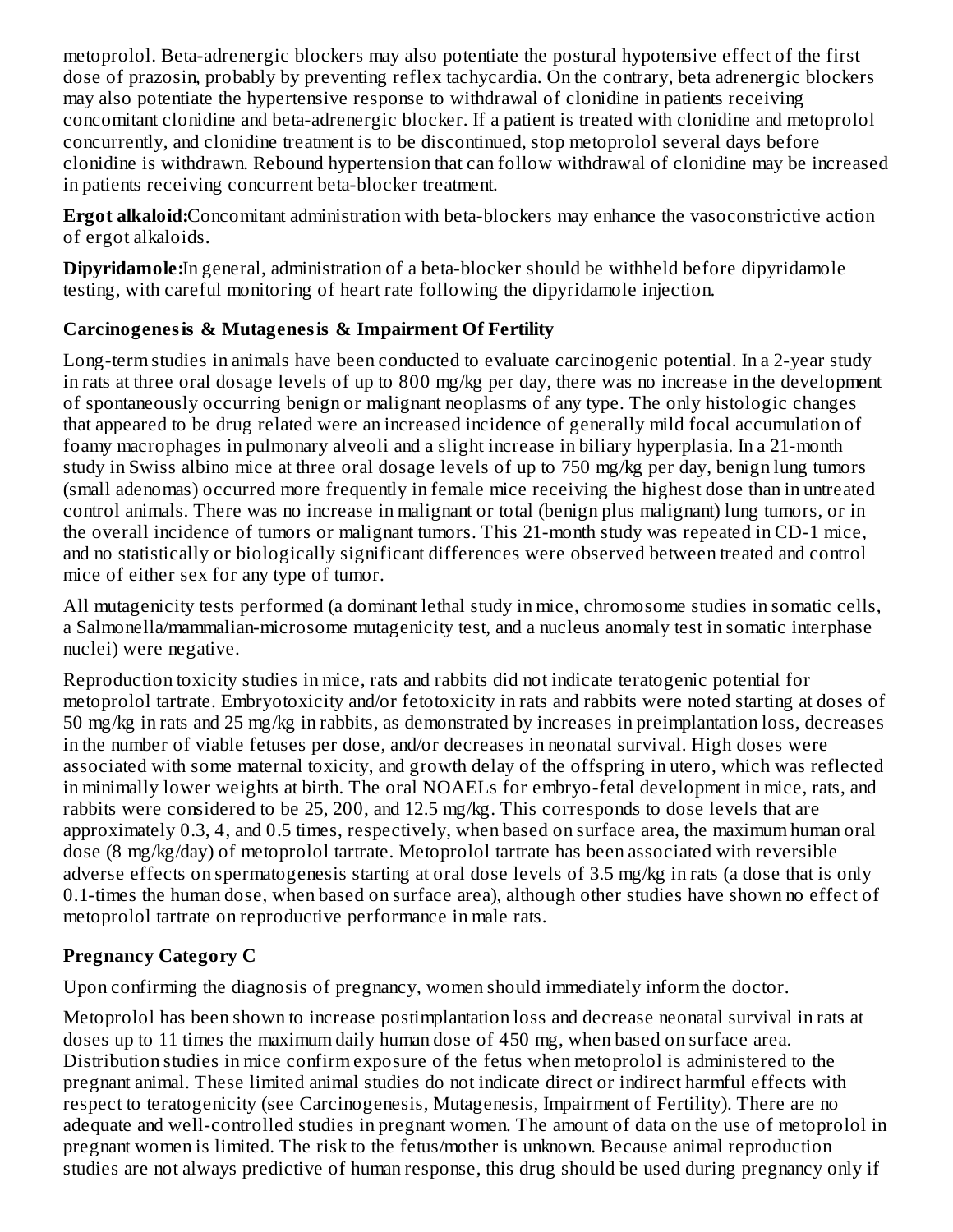clearly needed.

## **Nursing Mothers**

Metoprolol is excreted in breast milk in a very small quantity. An infant consuming one liter of breast milk daily would receive a dose of less than 1 mg of the drug.

## **Fertility**

The effects of Metoprolol on the fertility of human have not been studied.

Metoprolol showed effects on spermatogenesis in male rats at a therapeutic dose level, but had no effect on rates of conception at higher doses in animal fertility studies (see Carcinogenesis, Mutagenesis, Impairment of Fertility).

## **Pediatric Us e**

Safety and effectiveness in pediatric patients have not been established.

## **Geriatric Us e**

Clinical trials of metoprolol in hypertension did not include sufficient numbers of elderly patients to determine whether patients over 65 years of age differ from younger subjects in their response to metoprolol. Other reported clinical experience in elderly hypertensive patients has not identified any difference in response from younger patients.

In worldwide clinical trials of metoprolol in myocardial infarction, where approximately 478 patients were over 65 years of age (0 over 75 years of age), no age-related differences in safety and effectiveness were found. Other reported clinical experience in myocardial infarction has not identified differences in response between the elderly and younger patients. However, greater sensitivity of some elderly individuals taking metoprolol cannot be categorically ruled out. Therefore, in general, it is recommended that dosing proceed with caution in this population.

# **ADVERSE REACTIONS**

Hypertension and Angina

Most adverse effects have been mild and transient.

Central Nervous System: Tiredness and dizziness have occurred in about 10 of 100 patients. Depression has been reported in about 5 of 100 patients. Mental confusion and short-term memory loss have been reported. Headache, nightmares, and insomnia have also been reported.

Cardiovascular: Shortness of breath and bradycardia have occurred in approximately 3 of 100 patients. Cold extremities; arterial insufficiency, usually of the Raynaud type; palpitations; congestive heart failure; peripheral edema; and hypotension have been reported in about 1 of 100 patients. Gangrene in patients with pre-existing severe peripheral circulatory disorders has also been reported very rarely (see CONTRAINDICATIONS, WARNINGS, and PRECAUTIONS).

Respiratory: Wheezing (bronchospasm) and dyspnea have been reported in about 1 of 100 patients (see WARNINGS). Rhinitis has also been reported.

Gastrointestinal: Diarrhea has occurred in about 5 of 100 patients. Nausea, dry mouth, gastric pain, constipation, flatulence, and heartburn have been reported in about 1 of 100 patients. Vomiting was a common occurrence. Post-marketing experience reveals very rare reports of hepatitis, jaundice and nonspecific hepatic dysfunction. Isolated cases of transaminase, alkaline phosphatase, and lactic dehydrogenase elevations have also been reported.

Hypersensitive Reactions: Pruritus or rash have occurred in about 5 of 100 patients. Very rarely, photosensitivity and worsening of psoriasis have been reported.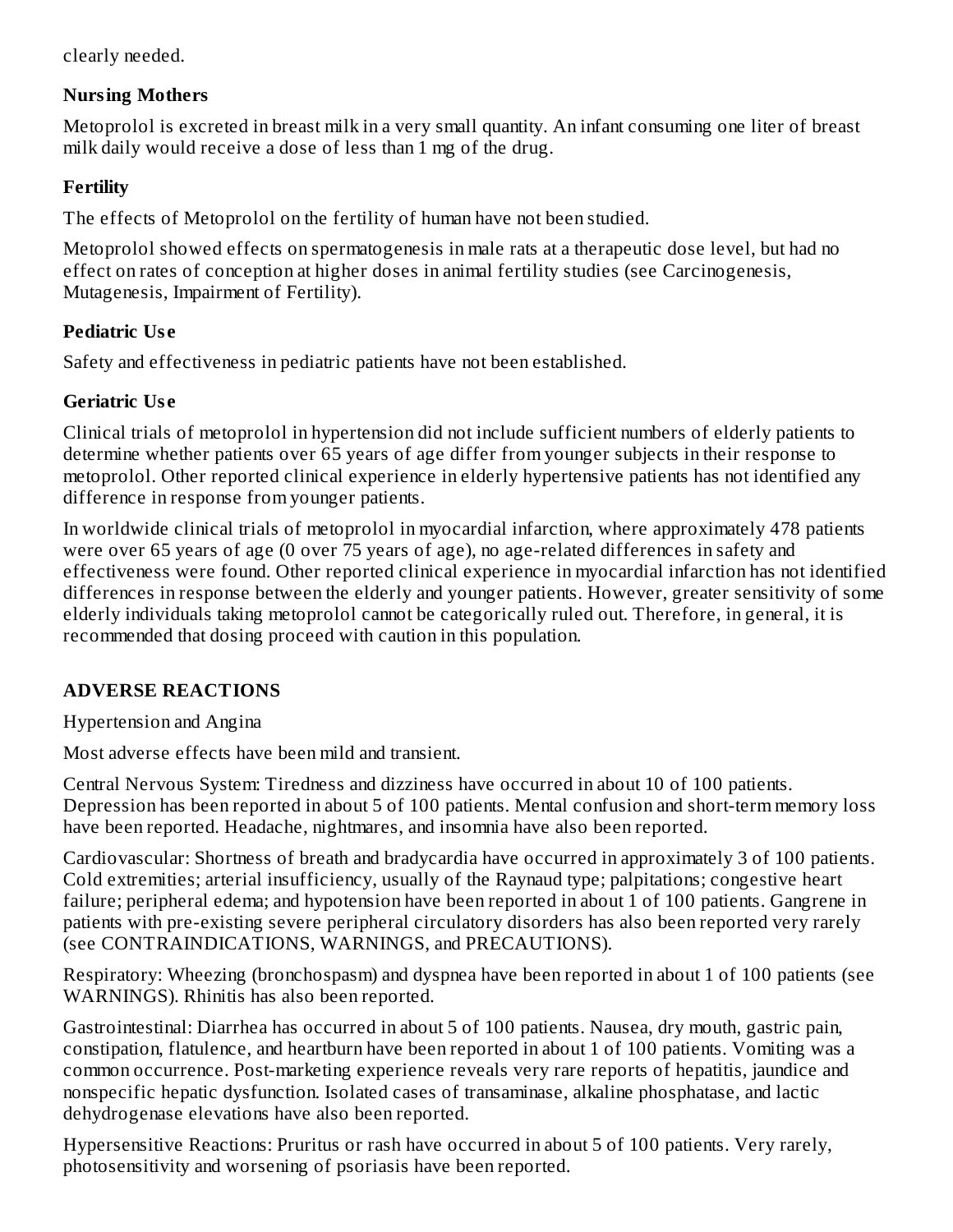Miscellaneous:

Peyronie's disease has been reported in fewer than 1 of 100,000 patients. Musculoskeletal pain, blurred vision, and tinnitus have also been reported.

There have been rare reports of reversible alopecia, agranulocytosis, and dry eyes. Discontinuation of the drug should be considered if any such reaction is not otherwise explicable. There have been very rare reports of weight gain, arthritis, and retroperitoneal fibrosis (relationship to metoprolol has not been definitely established).

The oculomucocutaneous syndrome associated with the beta-blocker practolol has not been reported with metoprolol.

Myocardial Infarction

Central Nervous System: Tiredness has been reported in about 1 of 100 patients. Vertigo, sleep disturbances, hallucinations, headache, dizziness, visual disturbances, confusion, and reduced libido have also been reported, but a drug relationship is not clear.

Cardiovascular: In the randomized comparison of metoprolol and placebo described in the CLINICAL PHARMACOLOGY section, the following adverse reactions were reported:

|                                                | Metoprolol | Placebo |
|------------------------------------------------|------------|---------|
| Hypotension (systolic BP $\leq$ 90 mm Hg)      | 27.4%      | 23.2%   |
| Bradycardia (heart rate <40 beats/min)         | 15.9%      | 6.7%    |
| Second- or third-degree heart block            | 4.7%       | 4.7%    |
| First-degree heart block (P-R $\geq$ 0.26 sec) | 5.3%       | 1.9%    |
| Heart failure                                  | 27.5%      | 29.6%   |

Respiratory: Dyspnea of pulmonary origin has been reported in fewer than 1 of 100 patients.

Gastrointestinal: Nausea and abdominal pain have been reported in fewer than 1 of 100 patients.

Dermatologic: Rash and worsened psoriasis have been reported, but a drug relationship is not clear.

Miscellaneous: Unstable diabetes and claudication have been reported, but a drug relationship is not clear.

Potential Adverse Reactions

A variety of adverse reactions not listed above has been reported with other beta-adrenergic blocking agents and should be considered potential adverse reactions to metoprolol.

Central Nervous System: Reversible mental depression progressing to catatonia; an acute reversible syndrome characterized by disorientation for time and place, short-term memory loss, emotional lability, slightly clouded sensorium, and decreased performance on neuropsychometrics.

Cardiovascular: Intensification of AV block (see CONTRAINDICATIONS).

Hematologic: Agranulocytosis, nonthrombocytopenic purpura and thrombocytopenic purpura.

Hypersensitive Reactions: Fever combined with aching and sore throat, laryngospasm and respiratory distress.

Post-Marketing Experience

The following adverse reactions have been reported during post-approval use of metoprolol tartrate: confusional state, an increase in blood triglycerides and a decrease in High Density Lipoprotein (HDL). Because these reports are from a population of uncertain size and are subject to confounding factors, it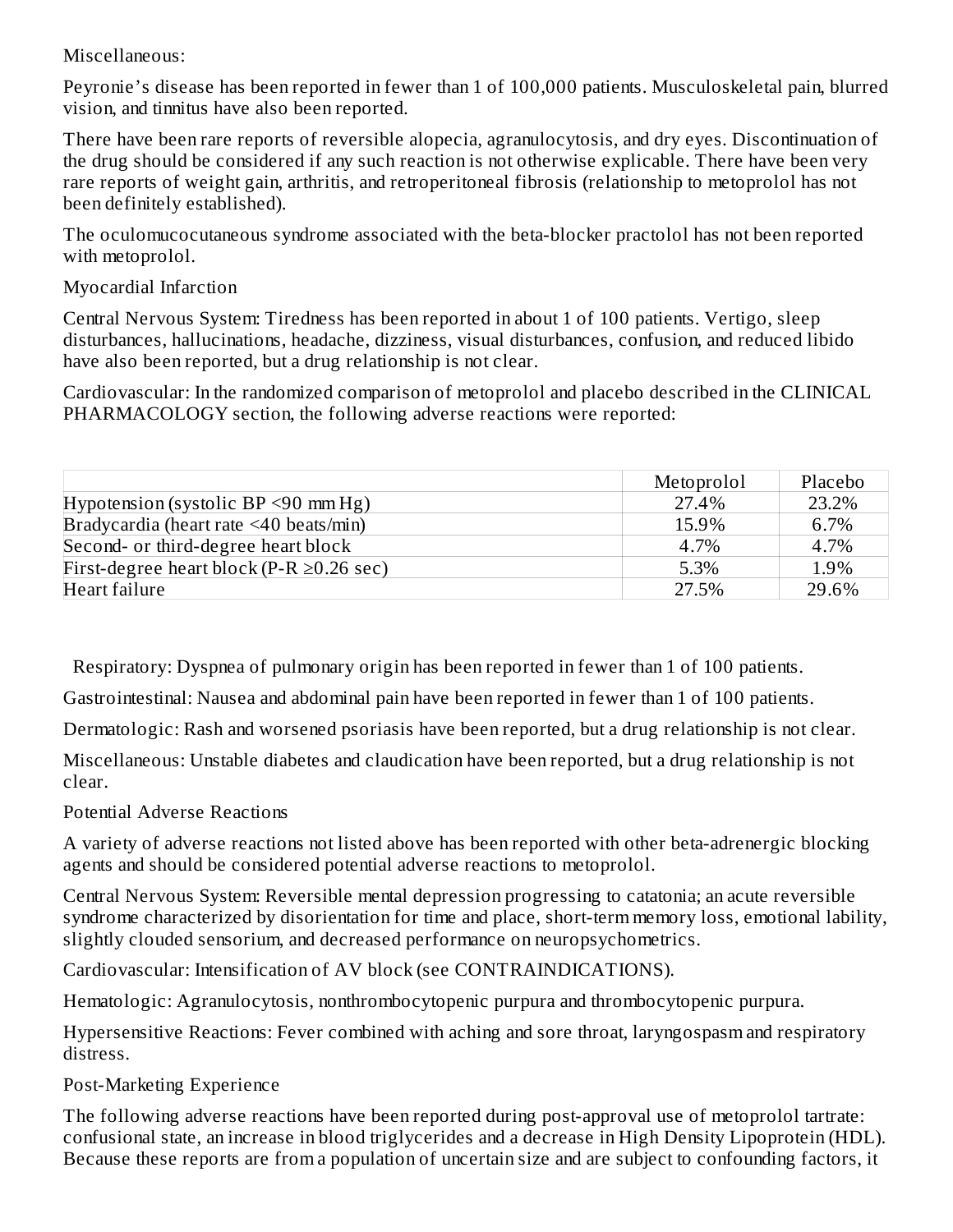is not possible to reliably estimate their frequency.

# **OVERDOSAGE**

Acute Toxicity

Several cases of overdosage have been reported, some leading to death.

Oral LD50's (mg/kg): mice, 1,158 to 2,460; rats, 3,090 to 4,670.

Signs and Symptoms

Potential signs and symptoms associated with overdosage with metoprolol are bradycardia, hypotension, bronchospasm, myocardial infarction, cardiac failure and death.

Management

There is no specific antidote.

In general, patients with acute or recent myocardial infarction may be more hemodynamically unstable than other patients and should be treated accordingly (see WARNINGS: Myocardial Infarction).

On the basis of the pharmacologic actions of metoprolol, the following general measures should be employed:

*Elimination of the Drug:*Gastric lavage should be performed.

Other clinical manifestations of overdose should be managed symptomatically based on modern methods of intensive care.

*Hypotension:*Administer a vasopressor, e.g.,levarterenol or dopamine.

*Bronchospasm:*Administer a beta2-stimulating agent and/or a theophylline derivative.

## *Cardiac Failure:*

Administer digitalis glycoside and diuretic. In shock resulting from inadequate cardiac contractility, consider administration of dobutamine, isoproterenol or glucagon.

## **DOSAGE & ADMINISTRATION**

## Hypertension

Individualize the dosage of metoprolol tablets. Metoprolol tartrate tablets should be taken with or immediately following meals.

The usual initial dosage of metoprolol tartrate tablets is 100 mg daily in single or divided doses, whether used alone or added to a diuretic. Increase the dosage at weekly (or longer) intervals until optimum blood pressure reduction is achieved. In general, the maximum effect of any given dosage level will be apparent after one week of therapy. The effective dosage range of metoprolol tartrate tablets is 100 to 450 mg per day. Dosages above 450 mg per day have not been studied. While once daily dosing is effective and can maintain a reduction in blood pressure throughout the day, lower doses (especially 100 mg) may not maintain a full effect at the end of the 24-hour period, and larger or more frequent daily doses may be required. This can be evaluated by measuring blood pressure near the end of the dosing interval to determine whether satisfactory control is being maintained throughout the day. Beta1 selectivity diminishes as the dose of metoprolol is increased.

## Angina Pectoris

The dosage of metoprolol tartrate tablets should be individualized. Metoprolol tartrate tablets should be taken with or immediately following meals.

The usual initial dosage of metoprolol tartrate tablets is 100 mg daily, given in two divided doses.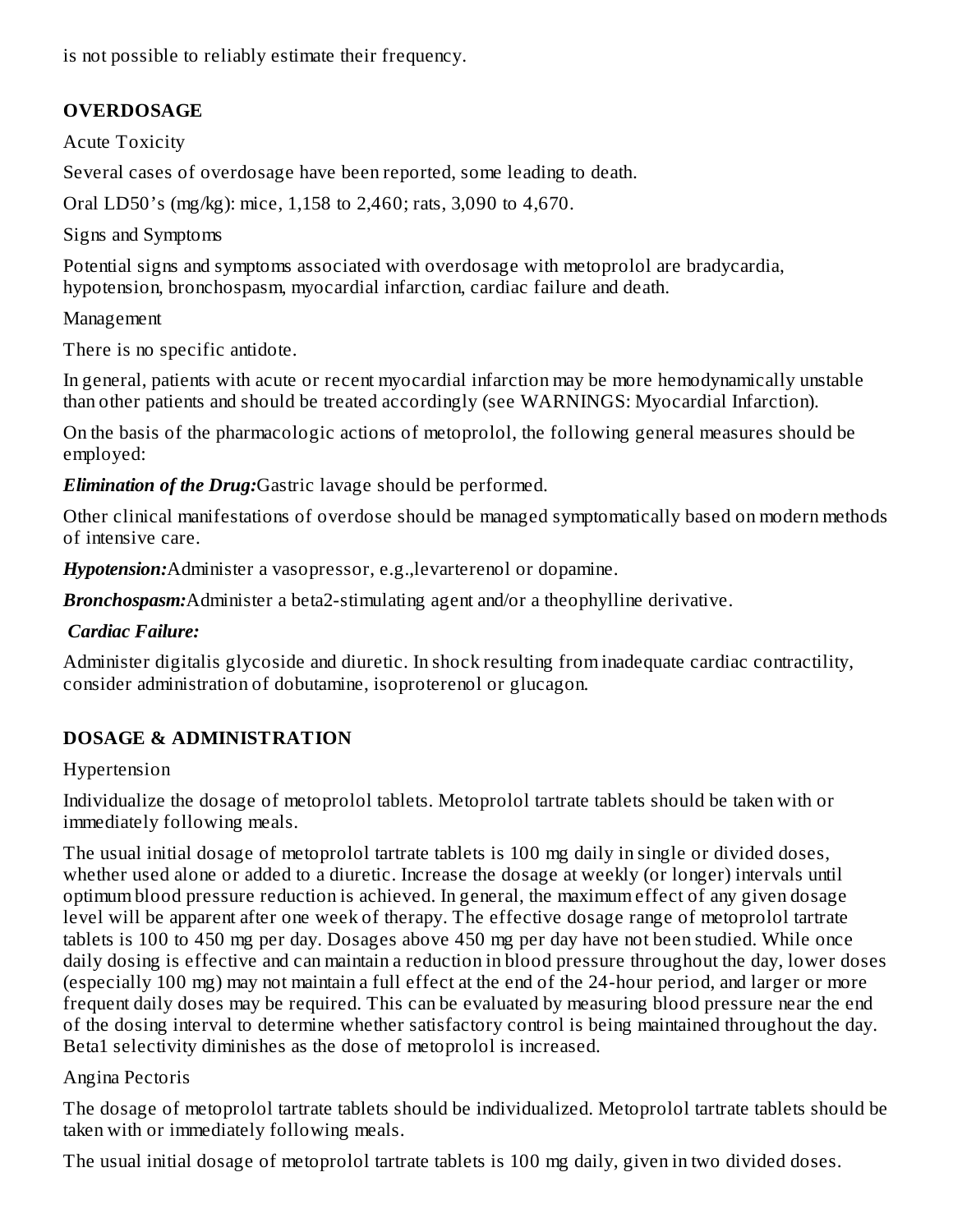gradually increased at weekly intervals until optimum clinical response has been obtained or there is pronounced slowing of the heart rate.

The effective dosage range of metoprolol tartrate tablets is 100 to 400 mg per day. Dosages above 400 mg per day have not been studied. If treatment is to be discontinued, gradually decrease the dosage over a period of 1 to 2 weeks (see WARNINGS).

Myocardial Infarction

**Early Treatment:**During the early phase of definite or suspected acute myocardial infarction, treatment with metoprolol tartrate tablets can be initiated as soon as possible after the patient's arrival in the hospital. Such treatment should be initiated in a coronary care or similar unit immediately after the patient's hemodynamic condition has stabilized.

Begin treatment in this early phase should begin with the intravenous administration of three bolus injections of 5 mg of metoprolol tartrate each; the injections should be given at approximately 2 minute intervals. During the intravenous administration of metoprolol, monitor blood pressure, heart rate, and electrocardiogram.

In patients who tolerate the full intravenous dose (15 mg), initiate metoprolol tartrate tablets, 50 mg every 6 hours, 15 minutes after the last intravenous dose and continue for 48 hours. Thereafter, the maintenance dosage is 100 mg twice daily (see Late Treatment below).

Start patients who appear not to tolerate the full intravenous dose on metoprolol tablets either 25 mg or 50 mg every 6 hours (depending on the degree of intolerance) 15 minutes after the last intravenous dose or as soon as their clinical condition allows. In patients with severe intolerance, discontinue metoprolol(see WARNINGS).

**Late Treatment:**Start patients with contraindications to treatment during the early phase of suspected or definite myocardial infarction, patients who appear not to tolerate the full early treatment, and patients in whom the physician wishes to delay therapy for any other reason on metoprolol tartrate tablets, 100 mg twice daily, as soon as their clinical condition allows. Continue therapy for at least 3 months. Although the efficacy of metoprolol beyond 3 months has not been conclusively established, data from studies with other beta-blockers suggest that treatment should be continued for 1 to 3 years.

Special populations

**Pediatric patients:**No pediatric studies have been performed. The safety and efficacy of metoprolol in pediatric patients have not been established.

**Renal impairment:**No dose adjustment of metoprolol is required in patients with renal impairment.

**Hepatic impairment:**Metoprolol blood levels are likely to increase substantially in patients with hepatic impairment. Therefore, metoprolol should be initiated at low doses with cautious gradual dose titration according to clinical response.

**Geriatric patients (>65 years):**In general, use a low initial starting dose in elderly patients given their greater frequency of decreased hepatic, renal, or cardiac function, and of concomitant disease or other drug therapy.

Method of administration:

For oral treatment, the tablets should be swallowed un-chewed with a glass of water. Metoprolol tartrate tablets should always be taken in standardized relation with meals. If the physician asks the patient to take metoprolol tartrate tablets either before breakfast or with breakfast, then the patient should continue taking metoprolol tartrate tablets with the same schedule during the course of therapy.

# **HOW SUPPLIED**

Metoprolol Tartrate Tablets, USP are available containing 25 mg, 50 mg or 100 mg of metoprolol tartrate, USP.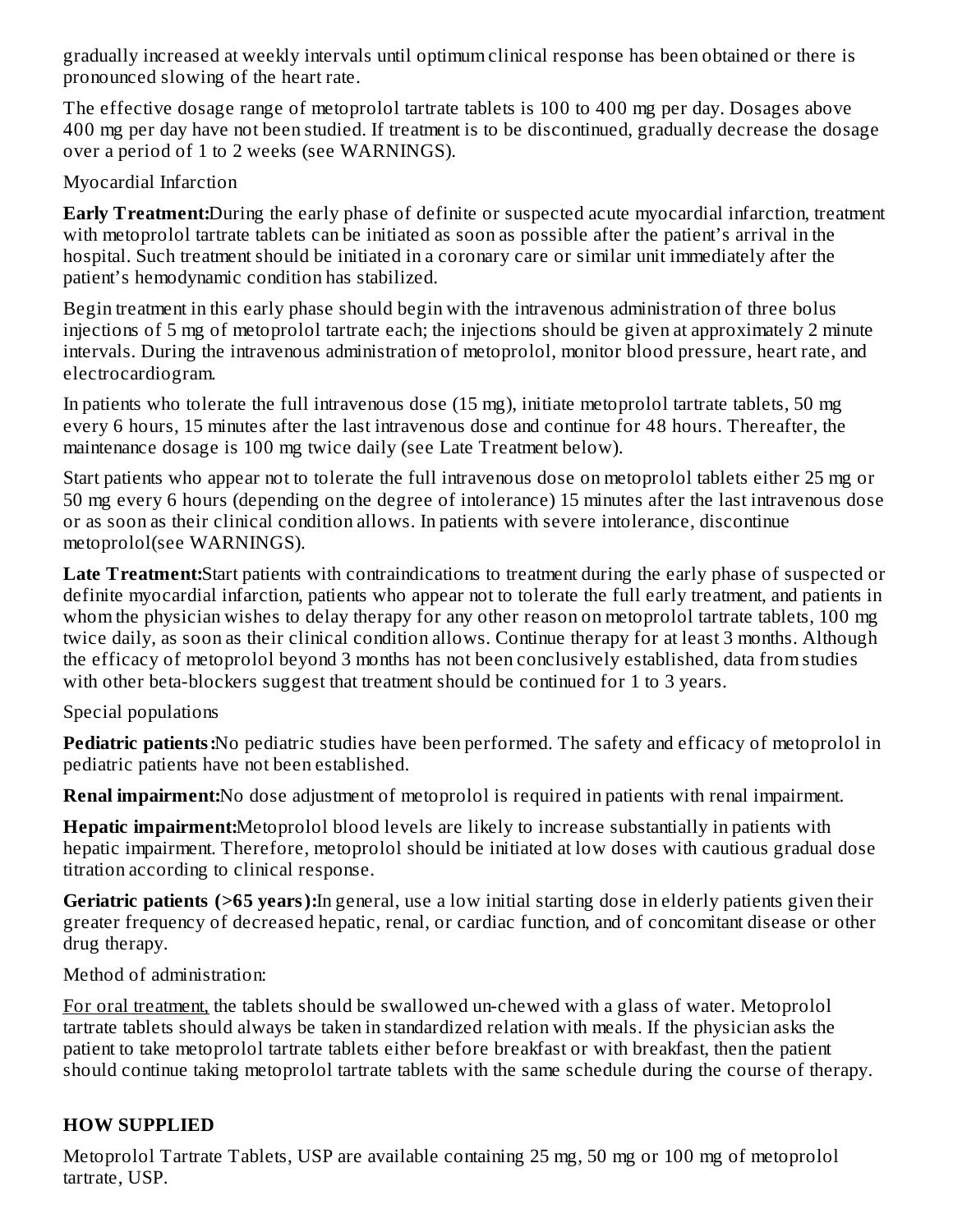The 25 mg tablets are white to off white film coated, round, biconvex tablets debossed with 'L150' on one side and breakline on other side. They are available as follows:

| NDC 46708-290-30 | bottles of 30 tablets                    |
|------------------|------------------------------------------|
| NDC 46708-290-31 | bottles of 100 tablets                   |
| NDC 46708-290-71 | bottles of 500 tablets                   |
| NDC 46708-290-91 | bottles of 1000 tablets                  |
| NDC 46708-290-10 | 100 (10 x 10) Tablets Unit-dose blisters |

The 50 mg tablets are pink, film coated, round, biconvex tablets debossed with 'L151' on one side and breakline on other side. They are available as follows:

| NDC 46708-291-30 | bottles of 30 tablets                    |
|------------------|------------------------------------------|
| NDC 46708-291-31 | bottles of 100 tablets                   |
| NDC 46708-291-91 | bottles of 1000 tablets                  |
| NDC 46708-291-10 | 100 (10 x 10) Tablets Unit-dose blisters |

The 100 mg tablets are blue, film coated, round, biconvex tablets debossed with 'L152' on one side and breakline on other side. They are available as follows:

| NDC 46708-292-30 | bottles of 30 tablets                    |
|------------------|------------------------------------------|
| NDC 46708-292-31 | bottles of 100 tablets                   |
| NDC 46708-292-91 | bottles of 1000 tablets                  |
| NDC 46708-292-10 | 100 (10 x 10) Tablets Unit-dose blisters |

#### **Store at 20° to 25°C (68° to 77°F). [See USP Controlled Room Temperature.] Protect from moisture.**

Dispense in a tight, light-resistant container as defined in the USP using a child-resistant closure.

Call your doctor for medical advice about side effects. You may report side effects to FDA at 1-800- FDA-1088.

Manufactured by:

Alembic Pharmaceuticals Limited (Formulation Division),

Village Panelav, P. O. Tajpura, Near Baska, Taluka-Halol, Panchmahal, Gujarat, India.

Revised: 06/2013

#### **PACKAGE LABEL.PRINCIPAL DISPLAY PANEL - 25 mg**

Metoprolol Tartrate Tablets, USP 25 mg Each film-coated tablet contains Metoprolol tartrate, USP 25 mg 30 Tablets in 1 HDPE Bottle 46708-290-30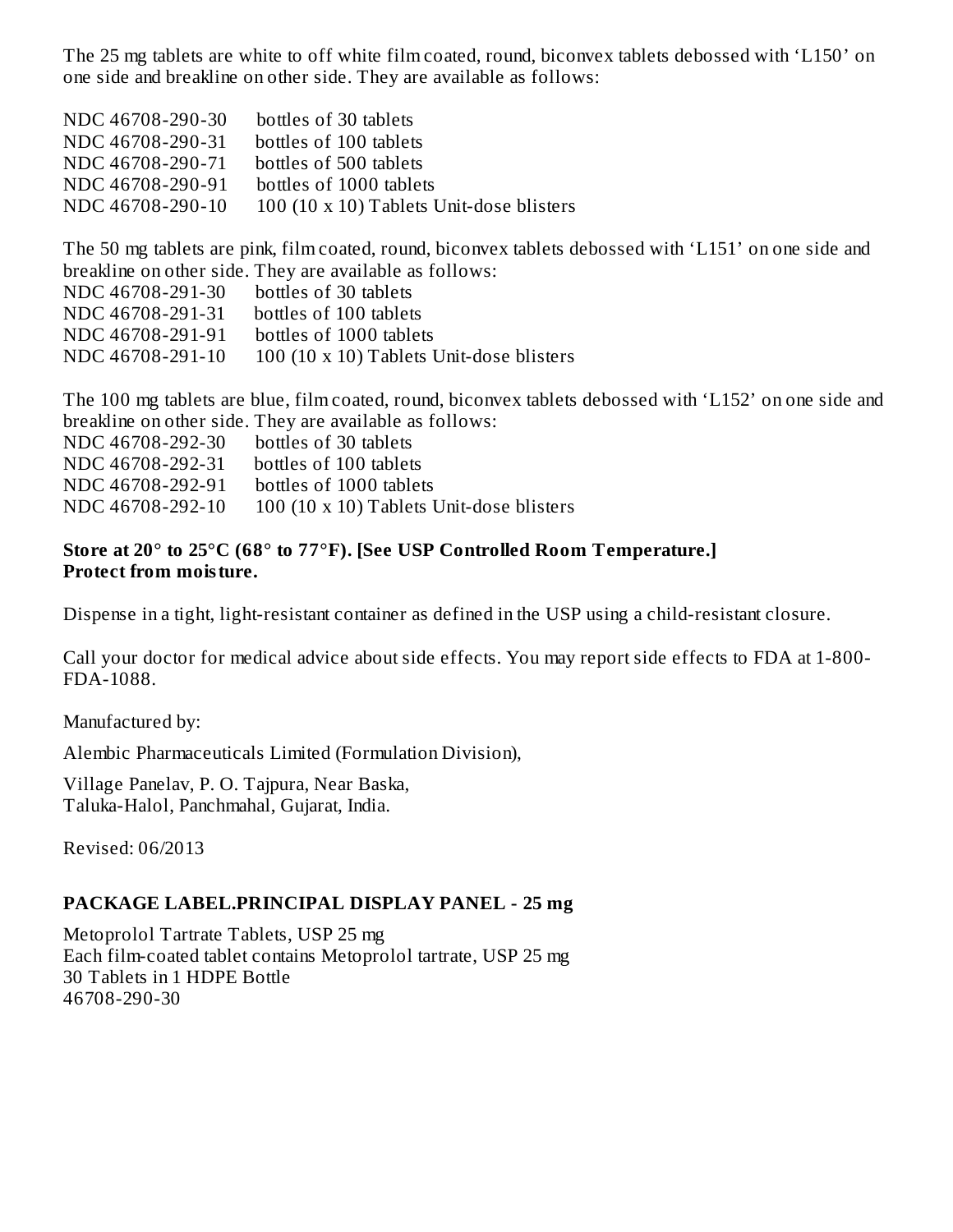

### **PACKAGE LABEL.PRINCIPAL DISPLAY PANEL - 50 mg**

Metoprolol Tartrate Tablets, USP 50 mg Each film-coated tablet contains Metoprolol tartrate, USP 50 mg 30 Tablets in 1 HDPE Bottle 46708-291-30



### **PACKAGE LABEL.PRINCIPAL DISPLAY PANEL - 100 mg**

Metoprolol Tartrate Tablets, USP 100 mg Each film-coated tablet contains Metoprolol tartrate, USP 100 mg 30 Tablets in 1 HDPE Bottle 46708-292-30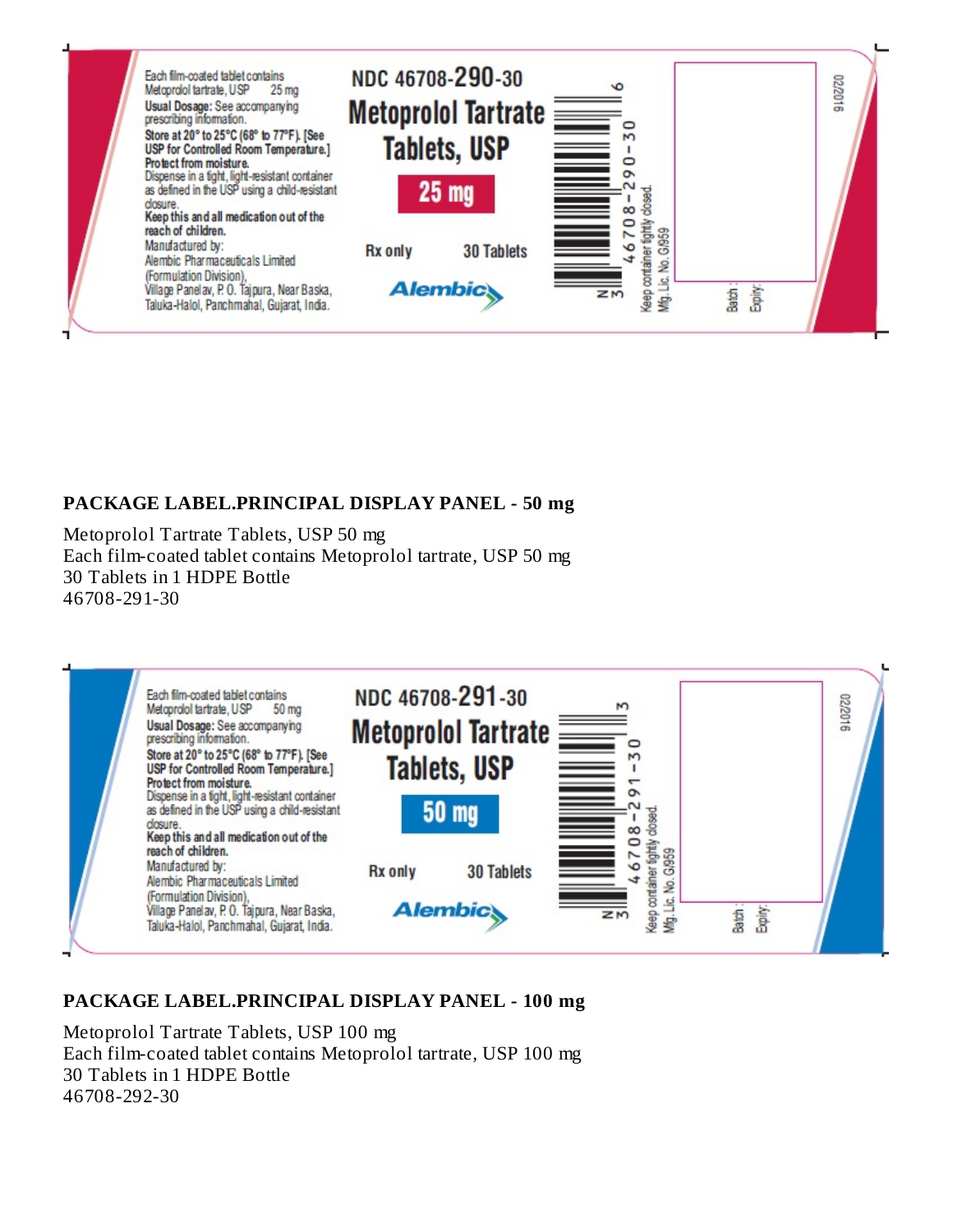

| <b>METOPROLOL TARTRATE</b>                                      |                                                 |                                                                       |             |                          |               |          |
|-----------------------------------------------------------------|-------------------------------------------------|-----------------------------------------------------------------------|-------------|--------------------------|---------------|----------|
| metoprolol tablet                                               |                                                 |                                                                       |             |                          |               |          |
|                                                                 |                                                 |                                                                       |             |                          |               |          |
| <b>Product Information</b>                                      |                                                 |                                                                       |             |                          |               |          |
| Product Type                                                    |                                                 | HUMAN PRESCRIPTION DRUG                                               |             | Item Code (Source)       | NDC:46708-290 |          |
| <b>Route of Administration</b>                                  |                                                 | ORAL                                                                  |             |                          |               |          |
|                                                                 |                                                 |                                                                       |             |                          |               |          |
|                                                                 |                                                 |                                                                       |             |                          |               |          |
| <b>Active Ingredient/Active Moiety</b>                          |                                                 |                                                                       |             |                          |               |          |
|                                                                 |                                                 | <b>Ingredient Name</b>                                                |             | <b>Basis of Strength</b> |               | Strength |
|                                                                 |                                                 | METOPROLOL TARTRATE (UNII: W5S57Y3A5L) (METOPROLOL - UNII:GEB06NHM23) |             | METOPROLOL TARTRATE      |               | $25$ mg  |
|                                                                 |                                                 |                                                                       |             |                          |               |          |
|                                                                 |                                                 |                                                                       |             |                          |               |          |
| <b>Inactive Ingredients</b>                                     |                                                 |                                                                       |             |                          |               |          |
|                                                                 |                                                 | <b>Ingredient Name</b>                                                |             |                          |               | Strength |
|                                                                 | CELLULOSE, MICRO CRYSTALLINE (UNII: OP1R32D61U) |                                                                       |             |                          |               |          |
| LACTOSE MONOHYDRATE (UNII: EWQ57Q8I5X)                          |                                                 |                                                                       |             |                          |               |          |
| PO VIDO NE K30 (UNII: U725QWY32X)                               |                                                 |                                                                       |             |                          |               |          |
| CROSCARMELLOSE SODIUM (UNII: M28OL1HH48)                        |                                                 |                                                                       |             |                          |               |          |
| <b>SILICON DIO XIDE (UNII: ETJ7Z6 XBU4)</b>                     |                                                 |                                                                       |             |                          |               |          |
| MAGNESIUM STEARATE (UNII: 70097M6I30)                           |                                                 |                                                                       |             |                          |               |          |
| HYPROMELLOSE, UNSPECIFIED (UNII: 3NXW29V3WO)                    |                                                 |                                                                       |             |                          |               |          |
| TITANIUM DIO XIDE (UNII: 15FIX9 V2JP)                           |                                                 |                                                                       |             |                          |               |          |
| POLYETHYLENE GLYCOL 3350 (UNII: G2M7P15E5P)                     |                                                 |                                                                       |             |                          |               |          |
|                                                                 |                                                 |                                                                       |             |                          |               |          |
| <b>Product Characteristics</b>                                  |                                                 |                                                                       |             |                          |               |          |
| WHITE (WHITE TO OFF WHITE)<br>2 pieces<br>Color<br><b>Score</b> |                                                 |                                                                       |             |                          |               |          |
| <b>Shape</b>                                                    | <b>ROUND</b>                                    |                                                                       | <b>Size</b> |                          | 6mm           |          |
| <b>Flavor</b><br>L;150<br><b>Imprint Code</b>                   |                                                 |                                                                       |             |                          |               |          |
| <b>Contains</b>                                                 |                                                 |                                                                       |             |                          |               |          |
|                                                                 |                                                 |                                                                       |             |                          |               |          |
|                                                                 |                                                 |                                                                       |             |                          |               |          |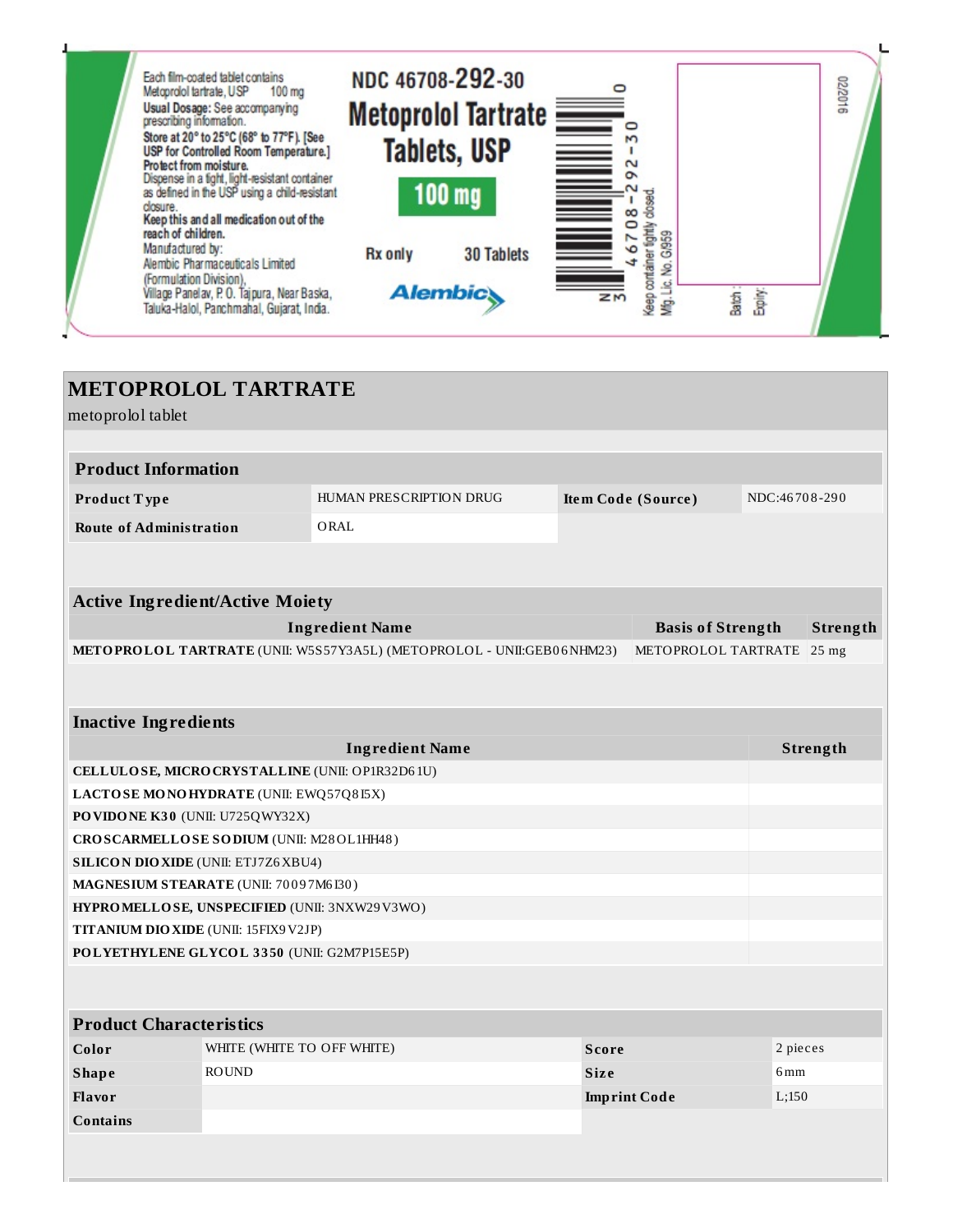| Packaging                                                                                    |                                                                       |                            |                                                    |                    |                                         |                 |                           |
|----------------------------------------------------------------------------------------------|-----------------------------------------------------------------------|----------------------------|----------------------------------------------------|--------------------|-----------------------------------------|-----------------|---------------------------|
| <b>Item Code</b><br>#                                                                        |                                                                       | <b>Package Description</b> |                                                    |                    | Marketing Start Date Marketing End Date |                 |                           |
| 1 NDC:46708-290-30 30 in 1 BOTTLE; Type 0: Not a Combination Product                         |                                                                       |                            |                                                    | 07/22/2013         |                                         |                 |                           |
|                                                                                              | 2 NDC:46708-290-31 100 in 1 BOTTLE; Type 0: Not a Combination Product |                            |                                                    | 07/22/2013         |                                         |                 |                           |
| 3 NDC:46708-290-91 1000 in 1 BOTTLE; Type 0: Not a Combination Product                       |                                                                       |                            |                                                    | 07/22/2013         |                                         |                 |                           |
| 4 NDC:46708-290-10                                                                           |                                                                       |                            | 100 in 1 CARTON; Type 0: Not a Combination Product | 07/22/2013         |                                         |                 |                           |
| 5 NDC:46708-290-71 500 in 1 BOTTLE; Type 0: Not a Combination Product                        |                                                                       |                            |                                                    | 07/22/2013         |                                         |                 |                           |
|                                                                                              |                                                                       |                            |                                                    |                    |                                         |                 |                           |
| <b>Marketing Information</b>                                                                 |                                                                       |                            |                                                    |                    |                                         |                 |                           |
| <b>Marketing Category</b>                                                                    |                                                                       |                            | <b>Application Number or Monograph Citation</b>    |                    | <b>Marketing Start Date</b>             |                 | <b>Marketing End Date</b> |
| ANDA                                                                                         | ANDA202871                                                            |                            |                                                    | 07/22/2013         |                                         |                 |                           |
|                                                                                              |                                                                       |                            |                                                    |                    |                                         |                 |                           |
|                                                                                              |                                                                       |                            |                                                    |                    |                                         |                 |                           |
| <b>METOPROLOL TARTRATE</b>                                                                   |                                                                       |                            |                                                    |                    |                                         |                 |                           |
| metoprolol tablet                                                                            |                                                                       |                            |                                                    |                    |                                         |                 |                           |
|                                                                                              |                                                                       |                            |                                                    |                    |                                         |                 |                           |
| <b>Product Information</b>                                                                   |                                                                       |                            |                                                    |                    |                                         |                 |                           |
| Product Type                                                                                 |                                                                       | HUMAN PRESCRIPTION DRUG    |                                                    | Item Code (Source) |                                         | NDC:46708-291   |                           |
| <b>Route of Administration</b>                                                               |                                                                       | ORAL                       |                                                    |                    |                                         |                 |                           |
|                                                                                              |                                                                       |                            |                                                    |                    |                                         |                 |                           |
|                                                                                              |                                                                       |                            |                                                    |                    |                                         |                 |                           |
| <b>Active Ingredient/Active Moiety</b>                                                       |                                                                       |                            |                                                    |                    |                                         |                 |                           |
| <b>Ingredient Name</b><br><b>Basis of Strength</b>                                           |                                                                       |                            |                                                    | Strength           |                                         |                 |                           |
| METOPROLOL TARTRATE (UNII: W5S57Y3A5L) (METOPROLOL - UNII:GEB06NHM23)<br>METOPROLOL TARTRATE |                                                                       |                            |                                                    | $50$ mg            |                                         |                 |                           |
|                                                                                              |                                                                       |                            |                                                    |                    |                                         |                 |                           |
|                                                                                              |                                                                       |                            |                                                    |                    |                                         |                 |                           |
| <b>Inactive Ingredients</b>                                                                  |                                                                       |                            |                                                    |                    |                                         |                 |                           |
| <b>Ingredient Name</b><br>Strength                                                           |                                                                       |                            |                                                    |                    |                                         |                 |                           |
| CELLULOSE, MICRO CRYSTALLINE (UNII: OP1R32D61U)                                              |                                                                       |                            |                                                    |                    |                                         |                 |                           |
| LACTOSE MONOHYDRATE (UNII: EWQ57Q8I5X)                                                       |                                                                       |                            |                                                    |                    |                                         |                 |                           |
| PO VIDO NE K30 (UNII: U725QWY32X)                                                            |                                                                       |                            |                                                    |                    |                                         |                 |                           |
| CROSCARMELLOSE SODIUM (UNII: M28OL1HH48)                                                     |                                                                       |                            |                                                    |                    |                                         |                 |                           |
|                                                                                              | <b>SILICON DIO XIDE (UNII: ETJ7Z6 XBU4)</b>                           |                            |                                                    |                    |                                         |                 |                           |
| MAGNESIUM STEARATE (UNII: 70097M6I30)                                                        |                                                                       |                            |                                                    |                    |                                         |                 |                           |
| HYPROMELLOSE, UNSPECIFIED (UNII: 3NXW29V3WO)                                                 |                                                                       |                            |                                                    |                    |                                         |                 |                           |
| TITANIUM DIO XIDE (UNII: 15FIX9V2JP)                                                         |                                                                       |                            |                                                    |                    |                                         |                 |                           |
| POLYETHYLENE GLYCOL 3350 (UNII: G2M7P15E5P)                                                  |                                                                       |                            |                                                    |                    |                                         |                 |                           |
| <b>D&amp;C RED NO. 30 (UNII: 2S42T2808B)</b>                                                 |                                                                       |                            |                                                    |                    |                                         |                 |                           |
|                                                                                              |                                                                       |                            |                                                    |                    |                                         |                 |                           |
| <b>Product Characteristics</b>                                                               |                                                                       |                            |                                                    |                    |                                         |                 |                           |
| Color                                                                                        | <b>PINK</b>                                                           |                            | <b>Score</b>                                       |                    |                                         | 2 pieces        |                           |
| <b>Shape</b>                                                                                 | <b>ROUND</b>                                                          |                            | <b>Size</b>                                        |                    |                                         | 8 <sub>mm</sub> |                           |
| <b>Flavor</b><br>L;151<br><b>Imprint Code</b>                                                |                                                                       |                            |                                                    |                    |                                         |                 |                           |
| <b>Contains</b>                                                                              |                                                                       |                            |                                                    |                    |                                         |                 |                           |
|                                                                                              |                                                                       |                            |                                                    |                    |                                         |                 |                           |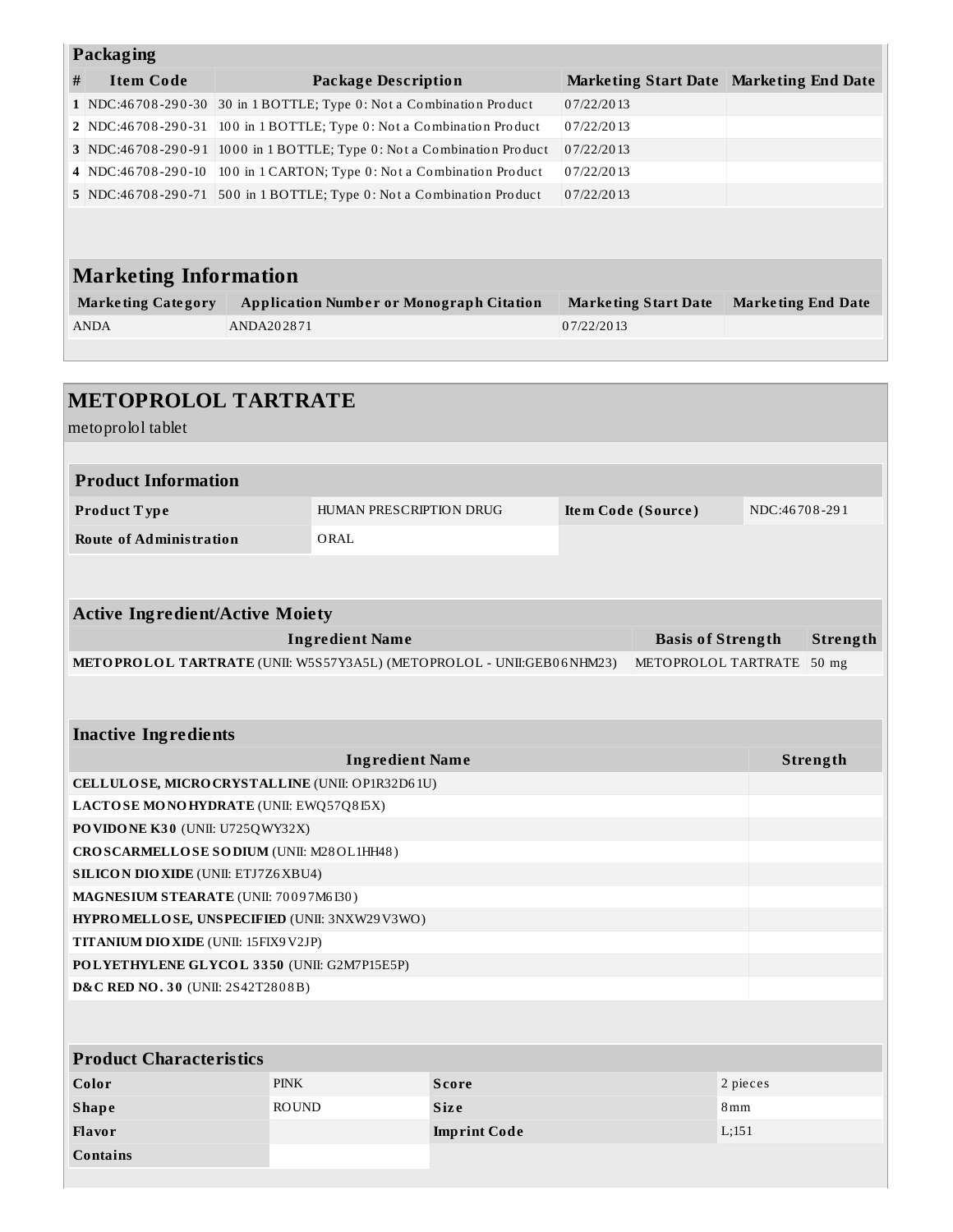| Packaging                    |                                                     |                                         |                           |  |  |  |  |
|------------------------------|-----------------------------------------------------|-----------------------------------------|---------------------------|--|--|--|--|
| #<br><b>Item Code</b>        | <b>Package Description</b>                          | Marketing Start Date Marketing End Date |                           |  |  |  |  |
| 1 NDC:46708-291-30           | 30 in 1 BOTTLE; Type 0: Not a Combination Product   | 07/22/2013                              |                           |  |  |  |  |
| 2 NDC:46708-291-31           | 100 in 1 BOTTLE; Type 0: Not a Combination Product  | 07/22/2013                              |                           |  |  |  |  |
| 3 NDC:46708-291-91           | 1000 in 1 BOTTLE; Type 0: Not a Combination Product | 07/22/2013                              |                           |  |  |  |  |
| 4 NDC:46708-291-10           | 100 in 1 CARTON; Type 0: Not a Combination Product  | 07/22/2013                              |                           |  |  |  |  |
|                              |                                                     |                                         |                           |  |  |  |  |
|                              |                                                     |                                         |                           |  |  |  |  |
| <b>Marketing Information</b> |                                                     |                                         |                           |  |  |  |  |
| <b>Marketing Category</b>    | <b>Application Number or Monograph Citation</b>     | <b>Marketing Start Date</b>             | <b>Marketing End Date</b> |  |  |  |  |
| <b>ANDA</b>                  | ANDA202871                                          | 07/22/2013                              |                           |  |  |  |  |
|                              |                                                     |                                         |                           |  |  |  |  |
|                              |                                                     |                                         |                           |  |  |  |  |

| <b>METOPROLOL TARTRATE</b>                                                            |                                                   |                     |  |                          |               |          |  |
|---------------------------------------------------------------------------------------|---------------------------------------------------|---------------------|--|--------------------------|---------------|----------|--|
| metoprolol tablet                                                                     |                                                   |                     |  |                          |               |          |  |
|                                                                                       |                                                   |                     |  |                          |               |          |  |
| <b>Product Information</b>                                                            |                                                   |                     |  |                          |               |          |  |
| Product Type                                                                          | HUMAN PRESCRIPTION DRUG                           |                     |  | Item Code (Source)       | NDC:46708-292 |          |  |
| <b>Route of Administration</b>                                                        | ORAL                                              |                     |  |                          |               |          |  |
|                                                                                       |                                                   |                     |  |                          |               |          |  |
|                                                                                       |                                                   |                     |  |                          |               |          |  |
| <b>Active Ingredient/Active Moiety</b>                                                |                                                   |                     |  |                          |               |          |  |
|                                                                                       | <b>Ingredient Name</b>                            |                     |  | <b>Basis of Strength</b> |               | Strength |  |
| METOPROLOL TARTRATE (UNII: W5S57Y3A5L) (METOPROLOL - UNII:GEB06NHM23)                 |                                                   |                     |  | METOPROLOL TARTRATE      |               | $100$ mg |  |
|                                                                                       |                                                   |                     |  |                          |               |          |  |
|                                                                                       |                                                   |                     |  |                          |               |          |  |
| <b>Inactive Ingredients</b>                                                           |                                                   |                     |  |                          |               |          |  |
| <b>Ingredient Name</b><br>Strength                                                    |                                                   |                     |  |                          |               |          |  |
|                                                                                       | CELLULOSE, MICRO CRYSTALLINE (UNII: OP1R32D61U)   |                     |  |                          |               |          |  |
|                                                                                       | LACTOSE MONOHYDRATE (UNII: EWQ57Q815X)            |                     |  |                          |               |          |  |
| PO VIDO NE K30 (UNII: U725QWY32X)                                                     |                                                   |                     |  |                          |               |          |  |
| CROSCARMELLOSE SODIUM (UNII: M28OL1HH48)                                              |                                                   |                     |  |                          |               |          |  |
| <b>SILICON DIO XIDE (UNII: ETJ7Z6 XBU4)</b>                                           |                                                   |                     |  |                          |               |          |  |
| MAGNESIUM STEARATE (UNII: 70097M6I30)<br>HYPROMELLOSE, UNSPECIFIED (UNII: 3NXW29V3WO) |                                                   |                     |  |                          |               |          |  |
|                                                                                       |                                                   |                     |  |                          |               |          |  |
| <b>TITANIUM DIO XIDE (UNII: 15FIX9 V2JP)</b>                                          |                                                   |                     |  |                          |               |          |  |
| POLYETHYLENE GLYCOL 3350 (UNII: G2M7P15E5P)<br>FD&C BLUE NO. 2 (UNII: L06K8R7DQK)     |                                                   |                     |  |                          |               |          |  |
| FD&C BLUE NO. 1 (UNII: H3R47K3TBD)                                                    |                                                   |                     |  |                          |               |          |  |
|                                                                                       |                                                   |                     |  |                          |               |          |  |
|                                                                                       |                                                   |                     |  |                          |               |          |  |
| <b>Product Characteristics</b>                                                        |                                                   |                     |  |                          |               |          |  |
| Color                                                                                 | <b>BLUE</b>                                       | <b>Score</b>        |  |                          | 2 pieces      |          |  |
| <b>Shape</b>                                                                          | <b>ROUND</b><br><b>Size</b><br>$10 \,\mathrm{mm}$ |                     |  |                          |               |          |  |
| Flavor                                                                                |                                                   | <b>Imprint Code</b> |  | L;152                    |               |          |  |